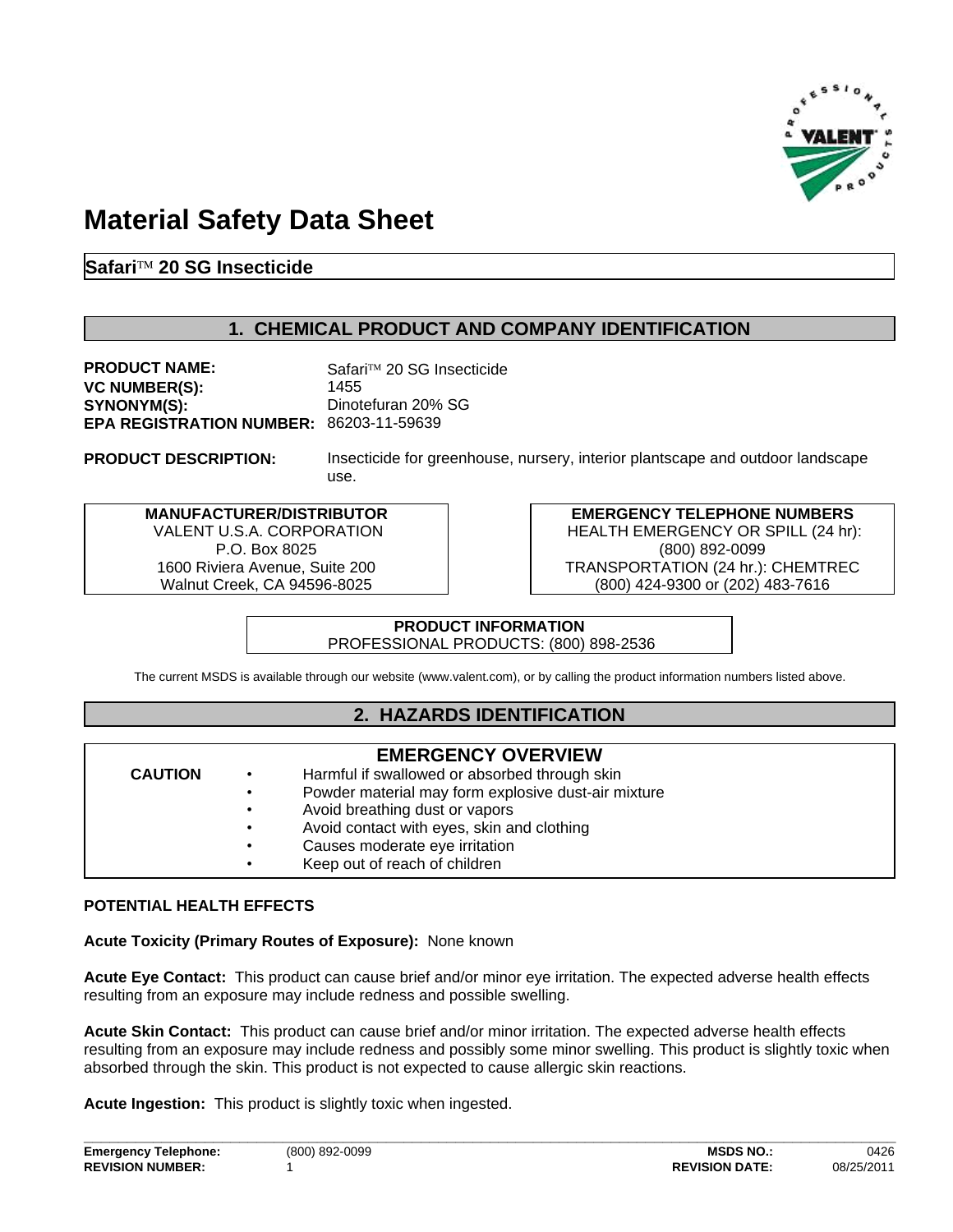**Acute Inhalation:** This product is minimally toxic when inhaled.

**Chronic Toxicity (including cancer):** No specific target organ(s) could be identified in chronic studies conducted with Dinotefuran in rats, mice and dogs, nor did it produce tumors in rats or mice.

**\_\_\_\_\_\_\_\_\_\_\_\_\_\_\_\_\_\_\_\_\_\_\_\_\_\_\_\_\_\_\_\_\_\_\_\_\_\_\_\_\_\_\_\_\_\_\_\_\_\_\_\_\_\_\_\_\_\_\_\_\_\_\_\_\_\_\_\_\_\_\_\_\_\_\_\_\_\_\_\_\_\_\_\_\_\_\_\_\_\_\_\_\_\_**

**Developmental Toxicity (birth defects):** No developmental toxicity was produced in animals exposed to Dinotefuran Technical, even at doses that were toxic to the pregnant animal.

**Reproductive Toxicity:** Dinotefuran Technical was tested in a two-generation rat reproduction study. Reduced preweaning weight gain was observed only at a dose that also produced systemic maternal toxicity.

**Signs and Symptoms of Systemic Effects:** No significant signs of systemic toxicity were observed in animals exposed to very high oral, dermal or inhalation dosages of Dinotefuran Technical.

#### **Potentially Aggravated Medical Conditions:** None known

For complete discussion of the toxicology data from which this evaluation was made, refer to Section 11. For Ecotox/Environmental Information, refer to Section 12. For Regulatory Information, refer to Section 15.

## **3. COMPOSITION/INFORMATION ON INGREDIENTS**

| <b>Chemical Name</b>                          | <b>CAS Number</b> | <b>Weight/Percent</b> | Purpose           |
|-----------------------------------------------|-------------------|-----------------------|-------------------|
| Particulates Not Otherwise Classified         | No CAS#           | 80                    | Other Ingredients |
| Dinotefuran,                                  | 165252-70-0       | 20                    | Active Ingredient |
| N-methyl-N`-nitro-N``-[(tetrahydro-3-furanyl) |                   |                       |                   |
| methyl]guanidine                              |                   |                       |                   |

Other ingredients, which are maintained as trade secrets, are any substances other than an active ingredient contained in this product. Some of these may be hazardous, but their identities are withheld because they are considered trade secrets. The hazards associated with the other ingredients are addressed in this document. Specific information on other ingredients for the management of exposures, spills, or safety assessments can be obtained by a treating physician or nurse by calling **(800) 892-0099** at any time.

## **4. FIRST AID MEASURES**

#### **EMERGENCY NUMBER (800) 892-0099**

Have the product container or label with you when calling a poison control center or doctor, or going for treatment. You may also contact **1-800-892-0099** for emergency medical treatment information.

#### **EYE CONTACT:**

Hold eye open and rinse slowly and gently with water for 15-20 minutes. Remove contact lenses, if present, after the first 5 minutes, then continue rinsing eye. Call a poison control center or doctor for treatment advice.

#### **SKIN CONTACT:**

Take off contaminated clothing. Rinse skin immediately with plenty of water for 15-20 minutes. Call a poison control center or doctor for treatment advice.

#### **INGESTION:**

Call a poison control center or doctor immediately for treatment advice. Have person sip a glass of water if able to swallow. DO NOT induce vomiting unless told to do so by the poison control center or doctor. Do not give anything by mouth to an unconscious person.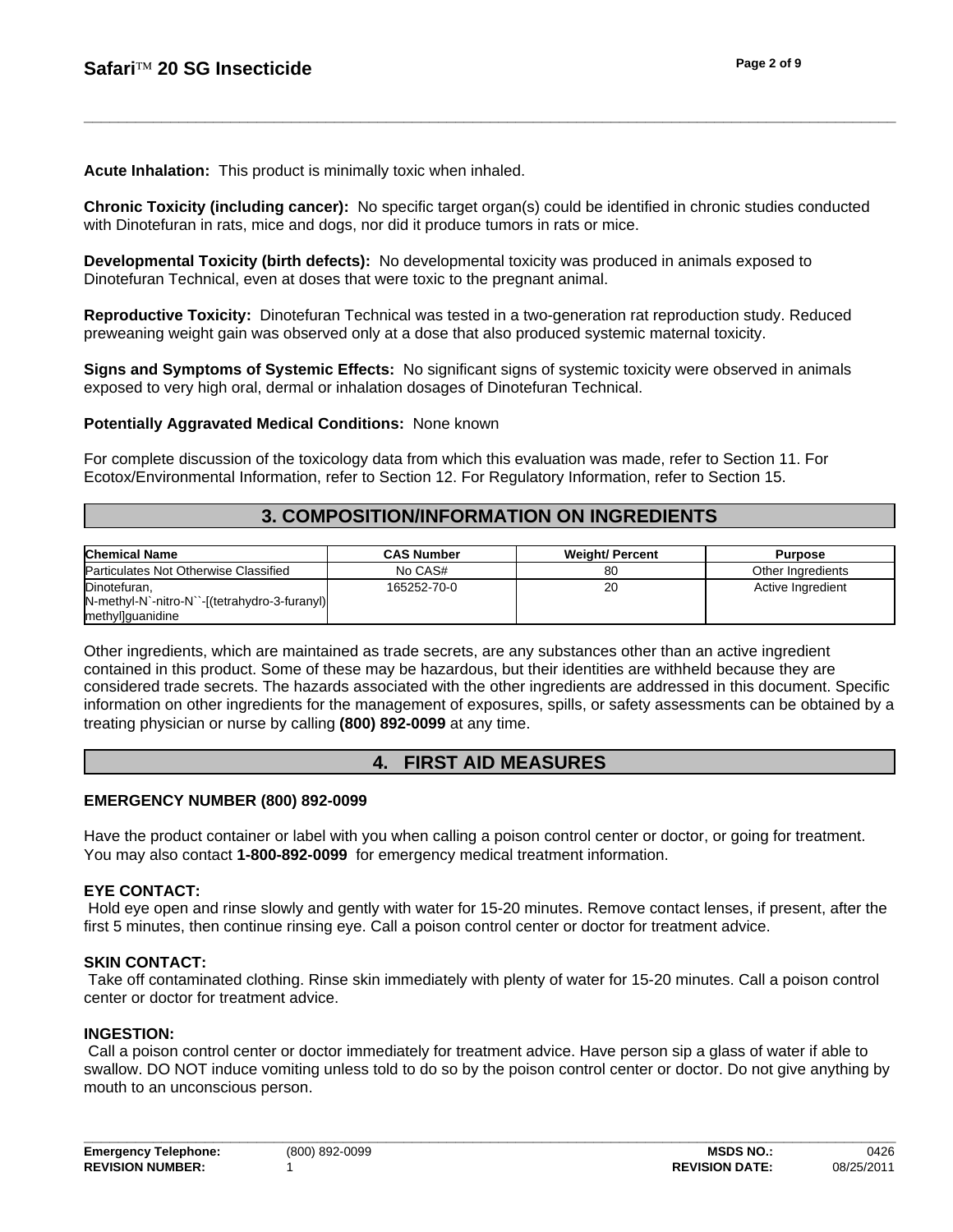### **INHALATION:**

Move person to fresh air. If person is not breathing, call 911 or an ambulance, then give artificial respiration, preferably by mouth-to-mouth, if possible. Call a poison control center or doctor for further treatment advice.

## **NOTES TO PHYSICIAN:**

None

## **5. FIRE FIGHTING MEASURES**

| <b>FLASH POINT:</b>         | Not applicable                                |
|-----------------------------|-----------------------------------------------|
| <b>AUTOIGNITION:</b>        | 350°C (Dinotefuran)                           |
| <b>EXTINGUISHING MEDIA:</b> | Water fog, carbon dioxide, foam, dry chemical |

| <b>FLAMMABLE LIMITS IN AIR - LOWER (%):</b> |  |
|---------------------------------------------|--|
| <b>FLAMMABLE LIMITS IN AIR - UPPER (%):</b> |  |

Not applicable Not applicable

## **NFPA RATING:**

| Health:       |      |
|---------------|------|
| Flammability: | 3    |
| Reactivity:   |      |
| Special:      | None |

(Least-0, Slight-1, Moderate-2, High-3, Extreme-4). These values are obtained using professional judgement. Values were not available in the guidelines or published evaluations prepared by the National Fire Protection Association, NFPA.

FIRE FIGHTING INSTRUCTIONS: Products of combustion from fires involving this material may be toxic. Avoid breathing smoke and mists. Avoid personnel and equipment contact with fallout and runoff. Minimize the amount of water used for fire fighting. Do not enter any enclosed area without full protective equipment, including self-contained breathing equipment. Contain and isolate runoff and debris for proper disposal. Decontaminate personal protective equipment and fire fighting equipment before reuse.

This material is not expected to burn or explode in normal conditions, but will burn violently if invovled in a fire. Dinotefuran becomes self-reactive in high temperatures. Exposure to heat may promote violent decomposition.

**HAZARDOUS DECOMPOSITION PRODUCTS:** Normal combustion forms carbon dioxide, water vapor and may produce: Oxides of nitrogen.

**\_\_\_\_\_\_\_\_\_\_\_\_\_\_\_\_\_\_\_\_\_\_\_\_\_\_\_\_\_\_\_\_\_\_\_\_\_\_\_\_\_\_\_\_\_\_\_\_\_\_\_\_\_\_\_\_\_\_\_\_\_\_\_\_\_\_\_\_\_\_\_\_\_\_\_\_\_\_\_\_\_\_\_\_\_\_\_\_\_\_\_\_\_\_**

0426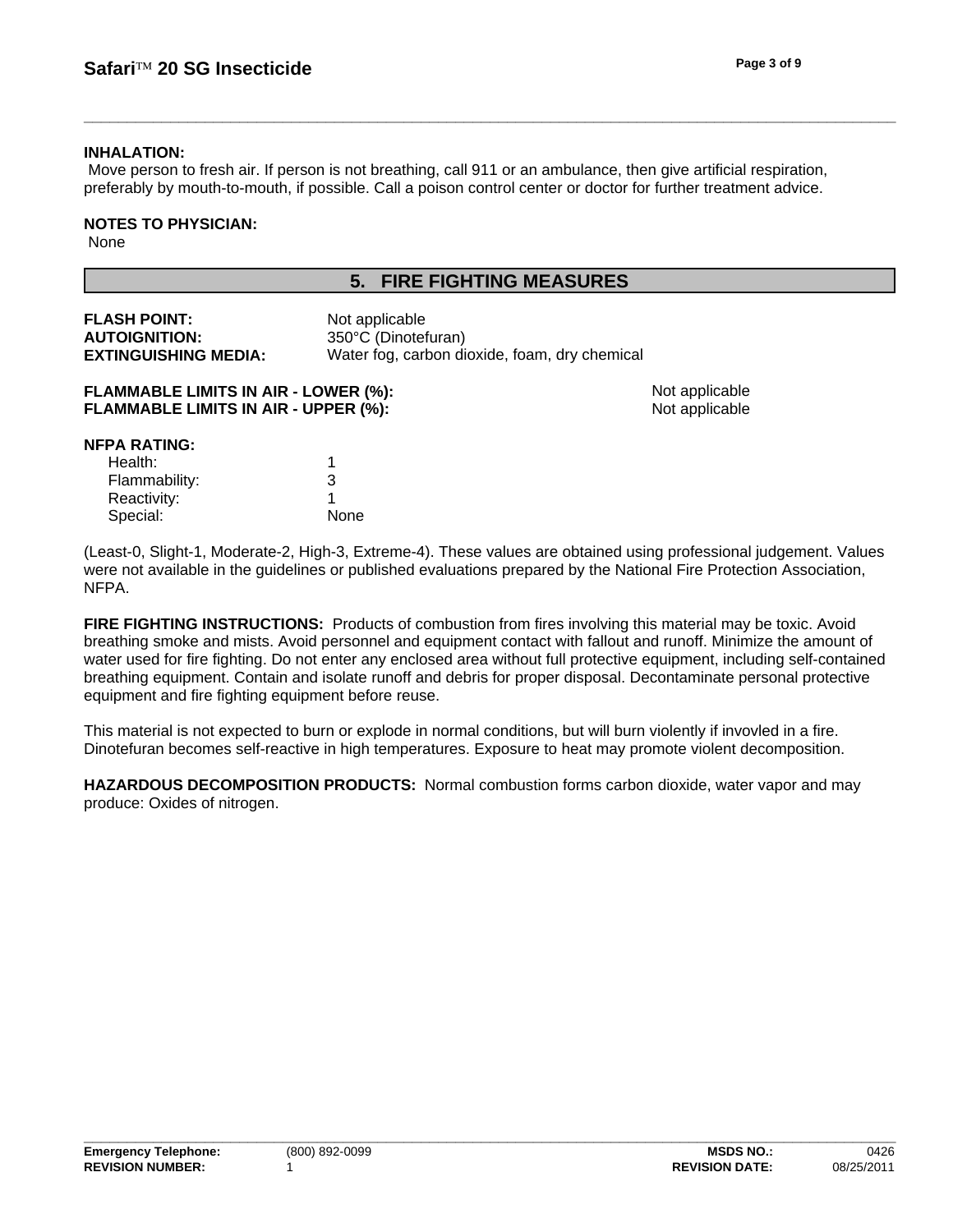## **6. ACCIDENTAL RELEASE MEASURES**

**\_\_\_\_\_\_\_\_\_\_\_\_\_\_\_\_\_\_\_\_\_\_\_\_\_\_\_\_\_\_\_\_\_\_\_\_\_\_\_\_\_\_\_\_\_\_\_\_\_\_\_\_\_\_\_\_\_\_\_\_\_\_\_\_\_\_\_\_\_\_\_\_\_\_\_\_\_\_\_\_\_\_\_\_\_\_\_\_\_\_\_\_\_\_**

#### **VALENT EMERGENCY PHONE NUMBER: (800) 892-0099 CHEMTREC EMERGENCY PHONE NUMBER: (800) 424-9300 OBSERVE PRECAUTIONS IN SECTION 8: PERSONAL PROTECTION**

Stop the source of the spill if safe to do so. Contain the spill to prevent further contamination of the soil, surface water, or ground water. For additional spill response information refer to the North American Emergency Response Guidebook.

**UN/NA NUMBER:** Not applicable **EMERGENCY RESPONSE GUIDEBOOK NO.:** Not applicable

#### **FOR SPILLS ON LAND**

**CONTAINMENT:** Remove all sources of ignition. Ventilate area of leak or spill. Clean-up personnel may require protection from inhalation of dust. Avoid runoff into storm sewers or other bodies of water.

**CLEANUP:** Clean up spill immediately in a manner that does not disperse dust into the air and place in a chemical waste container. Wash area with soap and water. Pick up wash liquid with additional absorbent and place in a chemical waste container.

#### **FOR SPILLS IN WATER**

**CONTAINMENT:** This material will disperse or dissolve in water. Stop the source of the release. Contain and isolate to prevent further release into soil, surface water and ground water.

**CLEANUP:** Clean up spill immediately. Absorb spill with inert material. Remove contaminated water for treatment or disposal.

## **7. HANDLING AND STORAGE**

#### **END USER MUST READ AND OBSERVE ALL PRECAUTIONS ON PRODUCT LABEL.**

#### **HANDLING:**

Keep away from all possible sources of ignition (sparks or flame). Avoid high temperatures exceeding 150°C. Keep container closed. Use only with adequate ventilation. To avoid fire or explosion, dissipate static electricity during transfer by grounding and bonding containers and equipment before transferring the material. Use explosion-proof electrical equipment. Take precautionary measures against static discharges.

#### **STORAGE:**

Keep pesticide in original container. Do not store or transport near food or feed. Do not contaminate food or feed. Do not put concentrate into food or drink containers. Do not dilute concentrate in food or drink containers. Store in a cool, dry place, out of direct sunlight.

**\_\_\_\_\_\_\_\_\_\_\_\_\_\_\_\_\_\_\_\_\_\_\_\_\_\_\_\_\_\_\_\_\_\_\_\_\_\_\_\_\_\_\_\_\_\_\_\_\_\_\_\_\_\_\_\_\_\_\_\_\_\_\_\_\_\_\_\_\_\_\_\_\_\_\_\_\_\_\_\_\_\_\_\_\_\_\_\_\_\_\_\_\_\_**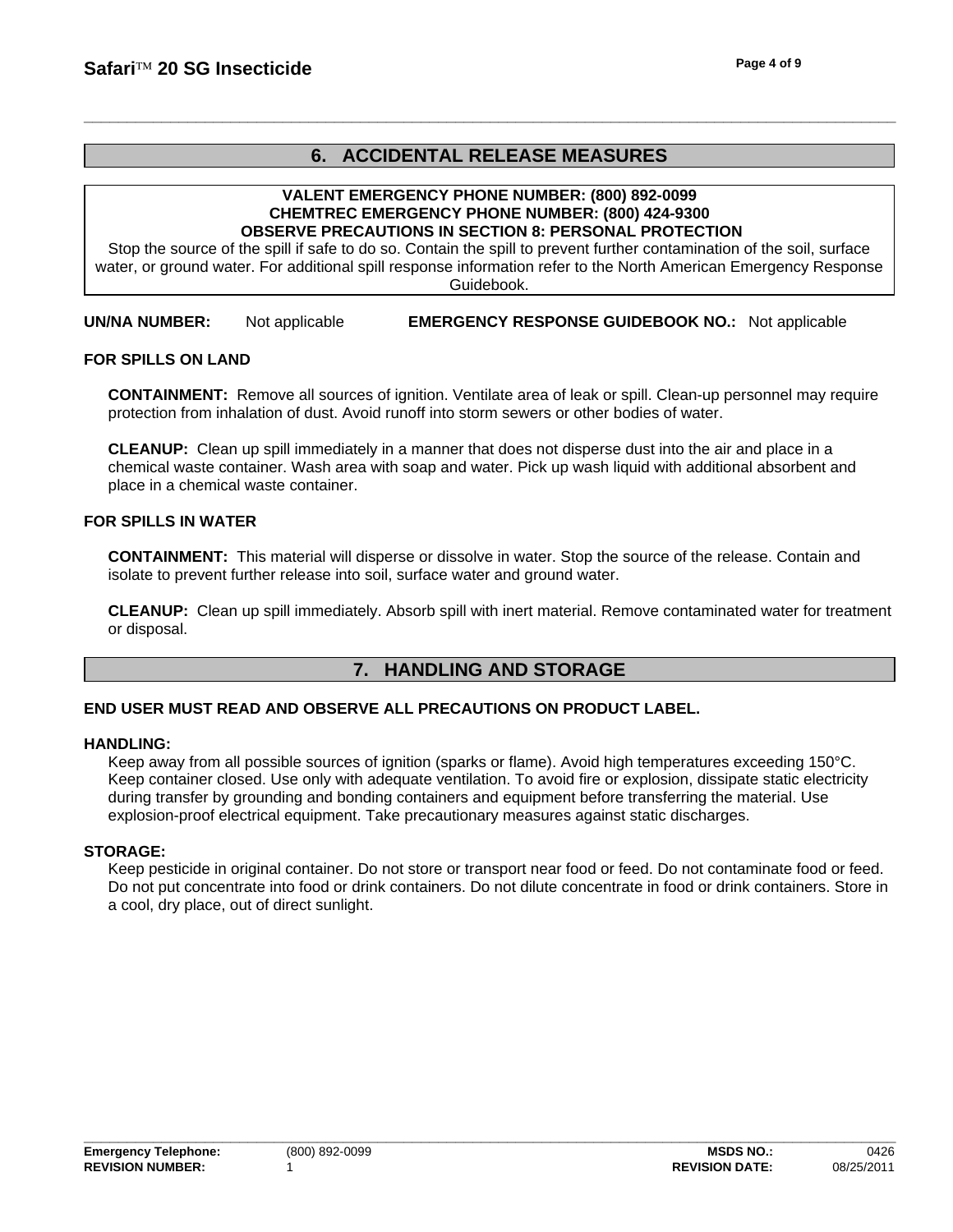## **8. EXPOSURE CONTROLS/PERSONAL PROTECTION**

### **END USER MUST READ AND OBSERVE ALL PRECAUTIONS ON PRODUCT LABEL.**

**EYES & FACE:** Do not get this material in your eyes. Eye contact can be avoided by wearing protective eyewear.

**RESPIRATORY PROTECTION:** Use this material only in well ventilated areas. If operating conditions result in airborne concentrations of this material, the use of an approved respirator is recommended.

**SKIN & HAND PROTECTION:** Avoid contact with skin or clothing. Skin contact can be minimized by wearing protective clothing including gloves.

#### **EXPOSURE LIMITS**

| <b>Chemical Name</b>                        | <b>ACGIH Exposure Limits</b>          | <b>OSHA Exposure Limits</b>                 | <b>Manufacturer's Exposure Limits</b> |
|---------------------------------------------|---------------------------------------|---------------------------------------------|---------------------------------------|
| Particulates Not Otherwise Classified       | 10 mg/m <sup>3</sup> TWA (inhalable   | 15 mg/m <sup>3</sup> TWA (total dust); 5    | None                                  |
|                                             | particulate); 3 mg/m <sup>3</sup> TWA | mg/m <sup>3</sup> TWA (respirable fraction) |                                       |
|                                             | (respirable fraction)                 |                                             |                                       |
| Dinotefuran.                                | None                                  | None                                        | None                                  |
| N-methyl-N`-nitro-N``-[(tetrahydro-3-furan] |                                       |                                             |                                       |
| yl)methyl]guanidine                         |                                       |                                             |                                       |

## **9. PHYSICAL AND CHEMICAL PROPERTIES**

**COLOR: BOILING POINT: BULK DENSITY: ODOR: pH:** 7.6 (1% solution) **SOLUBILITY:** SOLUBILITY: **PHYSICAL FORM: FLASH POINT:** Not applicable

Decomposed 208°C (Dinotefuran) **White** 0.56 g/ml **Odorless Granule MELTING POINT:** 107.5°C (Dinotefuran)

## **10. STABILITY AND REACTIVITY**

**OXIDATION/REDUCTION PROPERTIES:** Not an oxidizing or reducing agent. **CHEMICAL STABILITY:**

## Stable at normal ambient temperatures. **INCOMPATIBILITY:** Strong oxidizers, heat and sources of ignition. **EXPLODABILITY:** Minimum Explosive Concentration: 110 mg/L Maximum Oxygen Concentration: 11% **HAZARDOUS DECOMPOSITION PRODUCTS:** Normal combustion forms carbon dioxide, water vapor and may produce: Oxides of nitrogen.

## **11. TOXICOLOGICAL INFORMATION**

## **ACUTE TOXICITY:**

Eye Irritation (rabbits) Dermal Toxicity LD (rabbits) Dermal Toxicity LD<sub>s</sub> (rabbits) > 2,000 mg<br>Inhalation Toxicity LC <sub>o</sub> (rats) > 2.94 mg/l Skin Irritation (rabbits) Oral Toxicity LD<sub>o</sub> (rats)  $> 2,00$ 

| $> 2,000$ mg/kg               | <b>EPA Tox Category</b> | Ш  |
|-------------------------------|-------------------------|----|
| > 2,000 mg/kg                 | <b>EPA Tox Category</b> | Ш  |
| $> 2.94$ mg/L (4 hr)          | <b>EPA Tox Category</b> | IV |
| Brief and/or minor irritation | <b>EPA Tox Category</b> | IV |
| Brief and/or minor irritation | <b>EPA Tox Category</b> |    |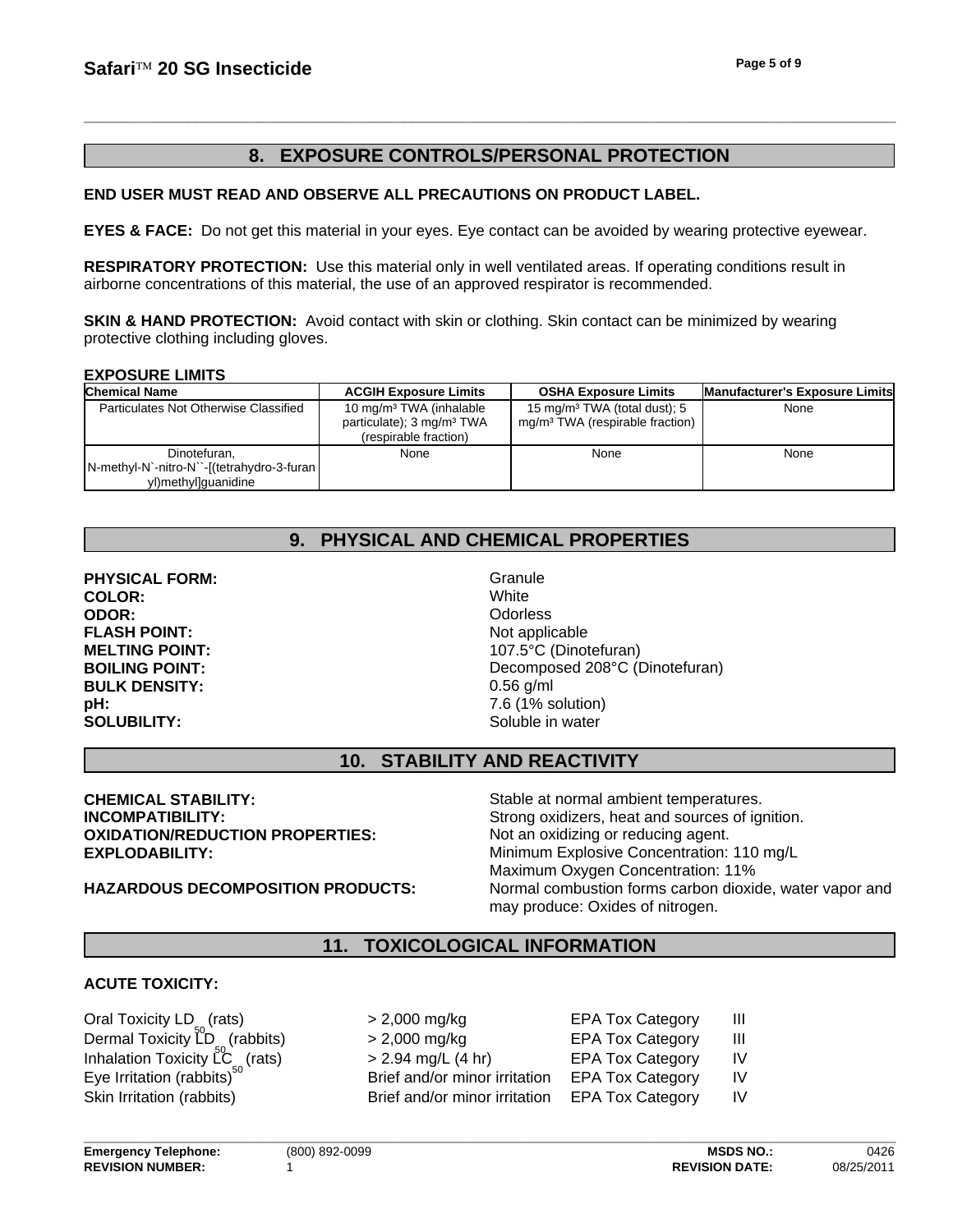Skin Sensitization (guinea pigs) **Non-sensitizer** EPA Tox Category

Non-sensitizer

Not applicable

## **TOXICITY OF DINOTEFURAN TECHNICAL**

**SUBCHRONIC:** Dinotefuran technical was tested in 13-week dietary toxicity studies in rats, mice and dogs. In the rat study, a NOEL of 500 ppm was established, based on reduced body weight gain in females and adrenal cortical vacuolation in males and a NOAEL of 5,000 ppm based on marked growth retardation at 25,000 ppm (adrenal cortical vacuolation not adverse). A NOEL of 25,000 ppm was established in the mouse study based on reduced body weight gain at 50,000 ppm. In the dog 13-week dietary study, a NOEL of 8,000 ppm was established based on reduced body weight gain. No target organs were identified in subchronic inhalation or dermal toxicity studies in rats.

**CHRONIC/CARCINOGENICITY:** Dinotefuran technical was tested in lifetime studies with rats and mice and a one-year study with dogs. In common with the subchronic studies in these species, no specific target organs could be identified. In the 78-week mouse study a NOAEL of 2500 ppm was established, based on decreased weight gain and a decrease in circulating platelet counts. In the 104-week rat study a NOAEL of 2000 ppm was established, based on a decrease in weight gain in females. There were no treatment-related effects in rats or mice on survival or the nature and incidence of neoplastic and adverse non-neoplastic histomorphological findings in either species at any dose level. In the 52-week dog study a NOAEL of 16000 ppm was established based on decreased weight gain in both sexes and decreased food consumption in females.

**NEUROTOXICITY:** Dinotefuran did not produce any functional or histomorphological evidence of neurotoxicity in acute (gavage) and 13-week (dietary) neurotoxicity studies in rats. The NOEL for neurotoxicity in the acute study was 1,500 mg/kg, the highest dose level administered. The NOEL for neurotoxicity in the 13-week dietary study was 50,000 ppm. The NOEL for all effects in this study was 5,000 ppm based on reduced body weight gain and food consumption.

**DEVELOPMENTAL TOXICITY:** In a developmental toxicity study of Dinotefuran technical in rats the maternal NOAEL was 300 mg/kg/day based on reduced weight gain, food consumption and water intake at 1000 mg/kg/day. Dinotefuran technical did not produce developmental effects in rats at doses up to 1000 mg/kg/day (the highest does tested). In a study with rabbits the maternal NOAEL was 52 mg/kg/day based on reduced weight gain, food consumption and water intake and clinical signs noted at 300 mg/kg/day and pathology findings in the liver and stomach at 125 mg/kg/day and higher. The developmental NOEL was 300 mg/kg/day.

**REPRODUCTION:** Dinotefuran technical was tested in a two-generation rat reproduction study at doses of 0, 300, 1000, 3000 and 10000 ppm. The NOAEL for systemic toxicity in parental animals was 3000 ppm based on decreased body weight gain and food consumption and decreased spleen and thyroid weights at the highest dose level evaluated (10000 ppm). The NOAEL for reproductive effects was 10000 ppm. The NOAEL for effects on the offspring was 3000 ppm based on reduced preweaning weight gain at 10000 ppm.

**MUTAGENICITY:** Dinotefuran technical was negative in the following in vitro assays: Ames Assay, mouse lymphoma (L5178Y), mammalian cytogenetics (CHL/IU) or DNA Repair. Dinotefuran technical was negative in the following in vivo assays: mouse micronucleus. Overall, Dinotefuran technical does not present a genetic hazard.

For a summary of the potential for adverse health effects from exposure to this product, refer to Section 2. For information regarding regulations pertaining to this product, refer to Section 15.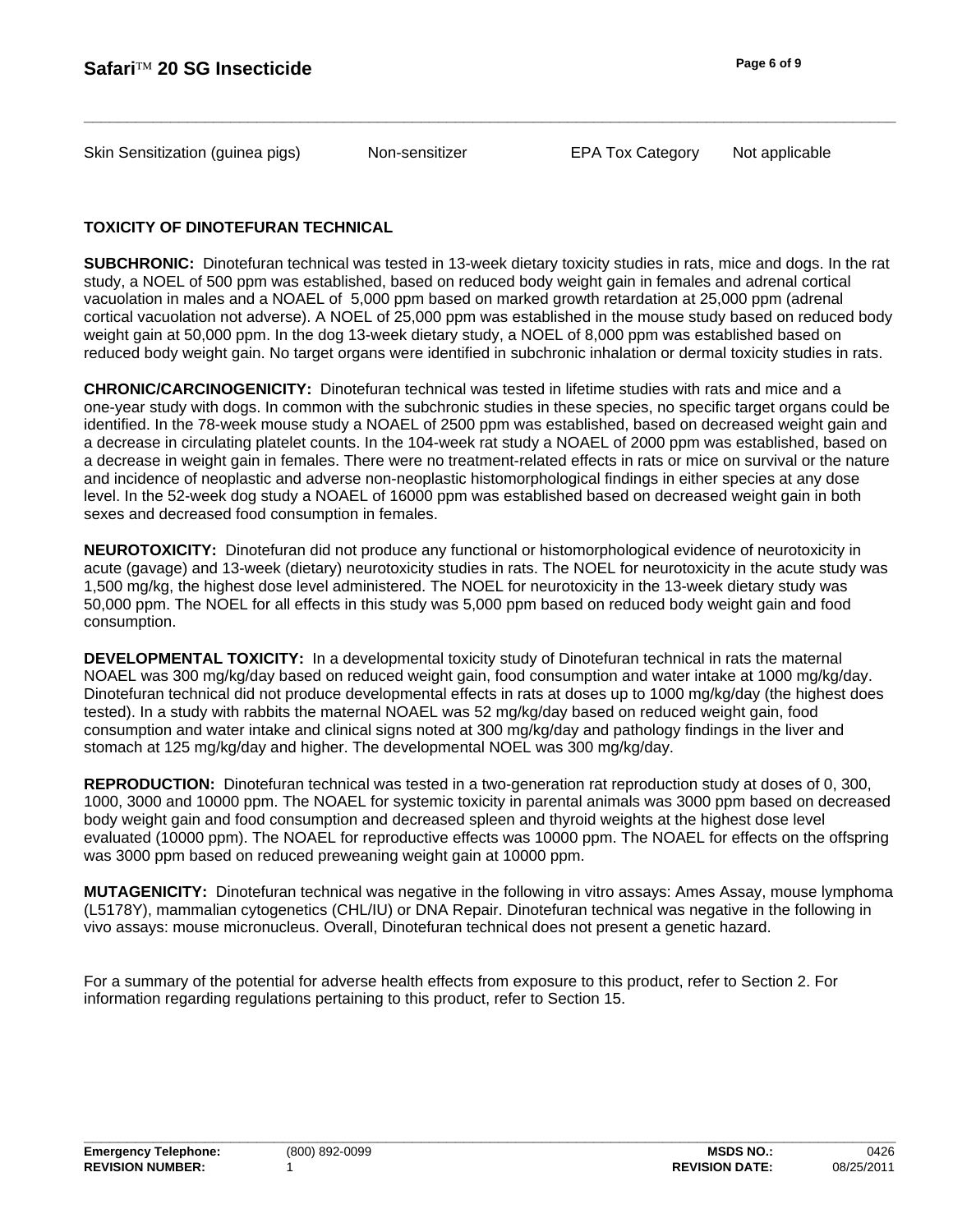## **12. ECOLOGICAL INFORMATION**

**\_\_\_\_\_\_\_\_\_\_\_\_\_\_\_\_\_\_\_\_\_\_\_\_\_\_\_\_\_\_\_\_\_\_\_\_\_\_\_\_\_\_\_\_\_\_\_\_\_\_\_\_\_\_\_\_\_\_\_\_\_\_\_\_\_\_\_\_\_\_\_\_\_\_\_\_\_\_\_\_\_\_\_\_\_\_\_\_\_\_\_\_\_\_**

| <b>AVIAN TOXICITY:</b>                               | Dinotefuran Technical is practically non-toxic to moderately toxic to avian species.<br>Test results include:<br>Oral LD quail: greater than 2000 mg/kg<br>Dietary LC <sub>c</sub> Mallard duck: greater than 997.9 ppm<br>Dietary LC <sup>50</sup> quail: greater than 1301 ppm<br>Reproduction quail: $NOEL = 5000$ ppm<br>Reproduction Mallard duck: NOEL = 2000 ppm                                                                                                                                                                                                                                                                                                                                                                                    |
|------------------------------------------------------|------------------------------------------------------------------------------------------------------------------------------------------------------------------------------------------------------------------------------------------------------------------------------------------------------------------------------------------------------------------------------------------------------------------------------------------------------------------------------------------------------------------------------------------------------------------------------------------------------------------------------------------------------------------------------------------------------------------------------------------------------------|
|                                                      | <b>AQUATIC ORGANISM TOXICITY: Dinotefuran Technical is practically nontoxic to fish and practically nontoxic to</b><br>highly toxic to aquatic invertebrate species. Test results include:<br>LC <sub>2</sub> (96 hr) Bluegill Sunfish: greater than 100 mg/L<br>LC <sup>50</sup> (96 hr) Rainbow Trout: greater than 100 mg/L<br>$LC50$ (96 hr) Common Carp: greater than 100 mg/L<br>$LC^{50}$ (96 hr) Sheepshead Minnow: greater than 109 mg/L<br>NOEC (early life stage) Rainbow Trout: greater than 10 mg/L<br>EC <sub>2</sub> (48 hr) Daphnia magna: greater than 1000 mg/L<br>NOEC (lifecycle) Daphnia magna: greater than 10 mg/L<br>LC (96 hr) Mysid Shrimp: 0.79 mg/L<br>$EC_{\sim}^{50}$ (96 hr) Oyster Shell Deposition: greater than 141 mg/L |
| <b>OTHER NON-TARGET</b><br><b>ORGANISM TOXICITY:</b> | Dinotefuran Technical is highly toxic to bees. The acute oral and contact LD <sub>ss</sub> in<br>bees were 0.056 µg/bee and 0.022 ug/bee, respectively.                                                                                                                                                                                                                                                                                                                                                                                                                                                                                                                                                                                                    |

## **OTHER ENVIRONMENTAL INFORMATION:**

This pesticide is toxic to shrimp. Do not apply directly to water, to areas where surface water is present or to intertidal areas below mean high water mark. Do not apply where runoff is likely to occur. Do not apply where weather conditions favor drift from areas treated. Do not contaminate water when cleaning equipment or disposing of equipment washwater or rinsate.

## **13. DISPOSAL CONSIDERATIONS**

#### **END USERS MUST DISPOSE OF ANY UNUSED PRODUCT AS PER THE LABEL RECOMMENDATIONS.**

**DISPOSAL METHODS:** Check government regulations and local authorities for approved disposal of this material. Dispose in accordance with applicable laws and regulations.

## **14. TRANSPORT INFORMATION**

REMARKS: None **DOT (ground) SHIPPING NAME:** Pesticide, dry, non-regulated **EXEMPTION REQUIREMENT:** None **TECHNICAL NAME (hazardous material):** Not applicable **HAZARD CLASS:** Not applicable **PACKING GROUP:**<br> **DOT REPORTABLE QUANTITY (RQ):** Not applicable Not applicable **UN/NA NUMBER:** Not applicable **DOT REPORTABLE QUANTITY (RQ):**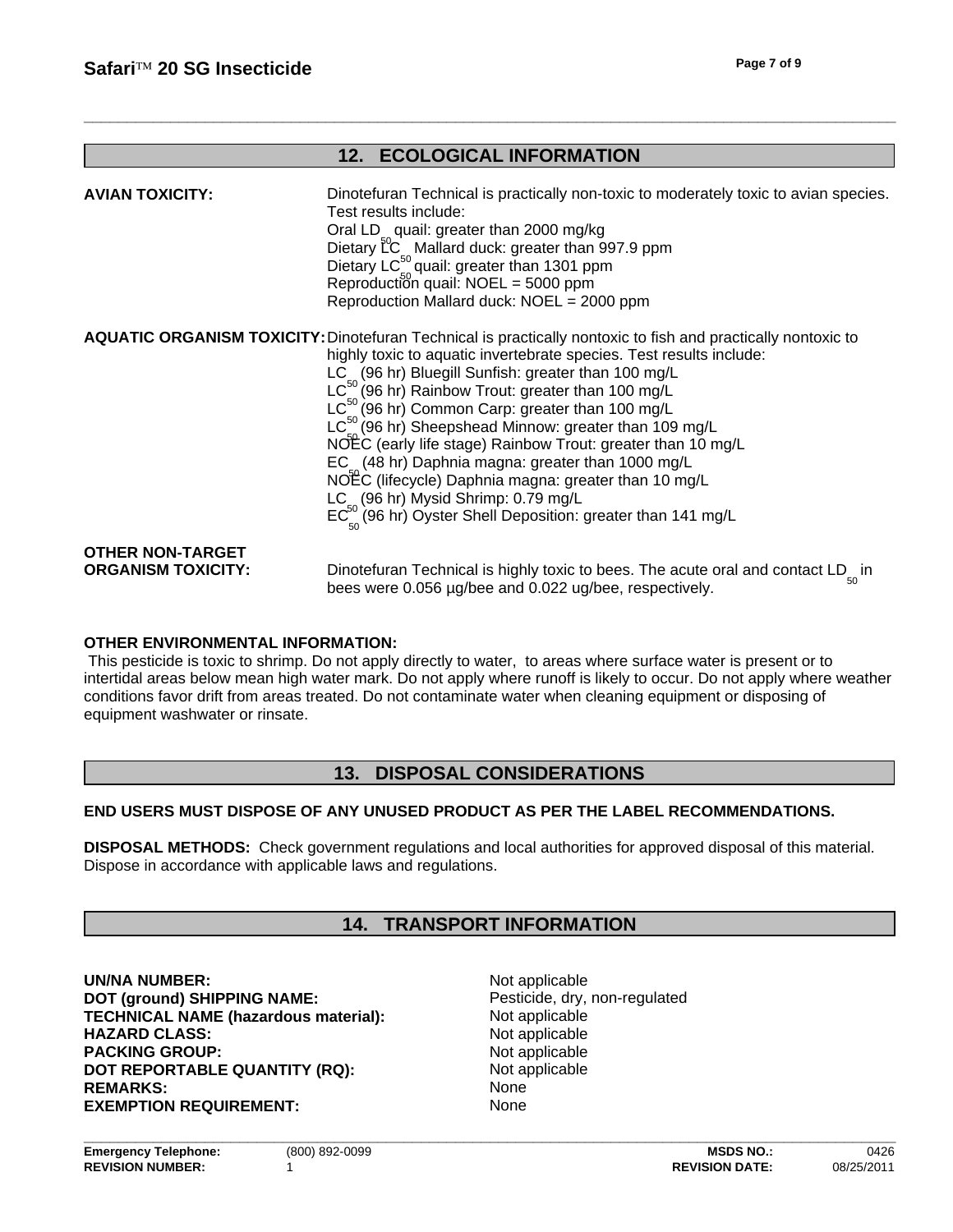#### **EMERGENCY RESPONSE GUIDEBOOK NO.: MARINE POLLUTANT:**

Not applicable Not applicable

## **15. REGULATORY INFORMATION**

**PESTICIDE REGULATIONS:** All pesticides are governed under FIFRA (Federal Insecticide, Fungicide, and Rodenticide Act). Therefore, the regulations presented below are pertinent only when handled outside of the normal use and applications of pesticides. This includes waste streams resulting from manufacturing/formulation facilities, spills or misuse of products, and storage of large quantities of products containing hazardous or extremely hazardous substances.

## **U.S. FEDERAL REGULATIONS:**

Ingredients in this product are reviewed against an inclusive list of federal regulations. Therefore, the user should consult appropriate authorities. The federal regulations reviewed include: Clean Water Act, SARA, CERCLA, RCRA, DOT, TSCA and OSHA. If no components or information is listed in the space below this paragraph, then none of the regulations reviewed are applicable.

#### **Naphthalene sulfonic acid, polymer with formaldehyde, sodium salt**

\*

TSCA Inventory List -

## **SARA (311, 312):**

| Immediate Health: | Yes |
|-------------------|-----|
| Chronic Health:   | Yes |
| Fire:             | Yes |
| Sudden Pressure:  | N٥  |
| Reactivity:       | N٥  |

## **STATE REGULATIONS:**

Each state may promulgate standards more stringent than the federal government. This section cannot encompass an inclusive list of all state regulations. Therefore, the user should consult state or local authorities. The state regulations reviewed include: California Proposition 65, California Directors List of Hazardous Substances, Massachusetts Right to Know, Michigan Critical Materials List, New Jersey Right to Know, Pennsylvania Right to Know, Rhode Island Right to Know and the Minnesota Hazardous Substance list. For Washington State Right to Know, see Section 8 for Exposure Limit information. For Louisiana Right to Know refer to SARA information listed under U.S. Regulations above. If no components or information is listed in the space below this paragraph, then none of the regulations reviewed are applicable.

## **Dinotefuran, N-methyl-N`-nitro-N``-[(tetrahydro-3-furanyl)methyl]guanidine**

NJ Right To Know Listed

For information regarding potential adverse health effects from exposure to this product, refer to Sections 2 and 11.

|                                                | <b>16. OTHER INFORMATION</b>                    |
|------------------------------------------------|-------------------------------------------------|
| <b>REASON FOR ISSUE:</b>                       | New Product. Added the EPA registration number. |
| <b>MSDS NO.:</b>                               | 0426                                            |
| <b>EPA REGISTRATION NUMBER: 86203-11-59639</b> |                                                 |
|                                                |                                                 |